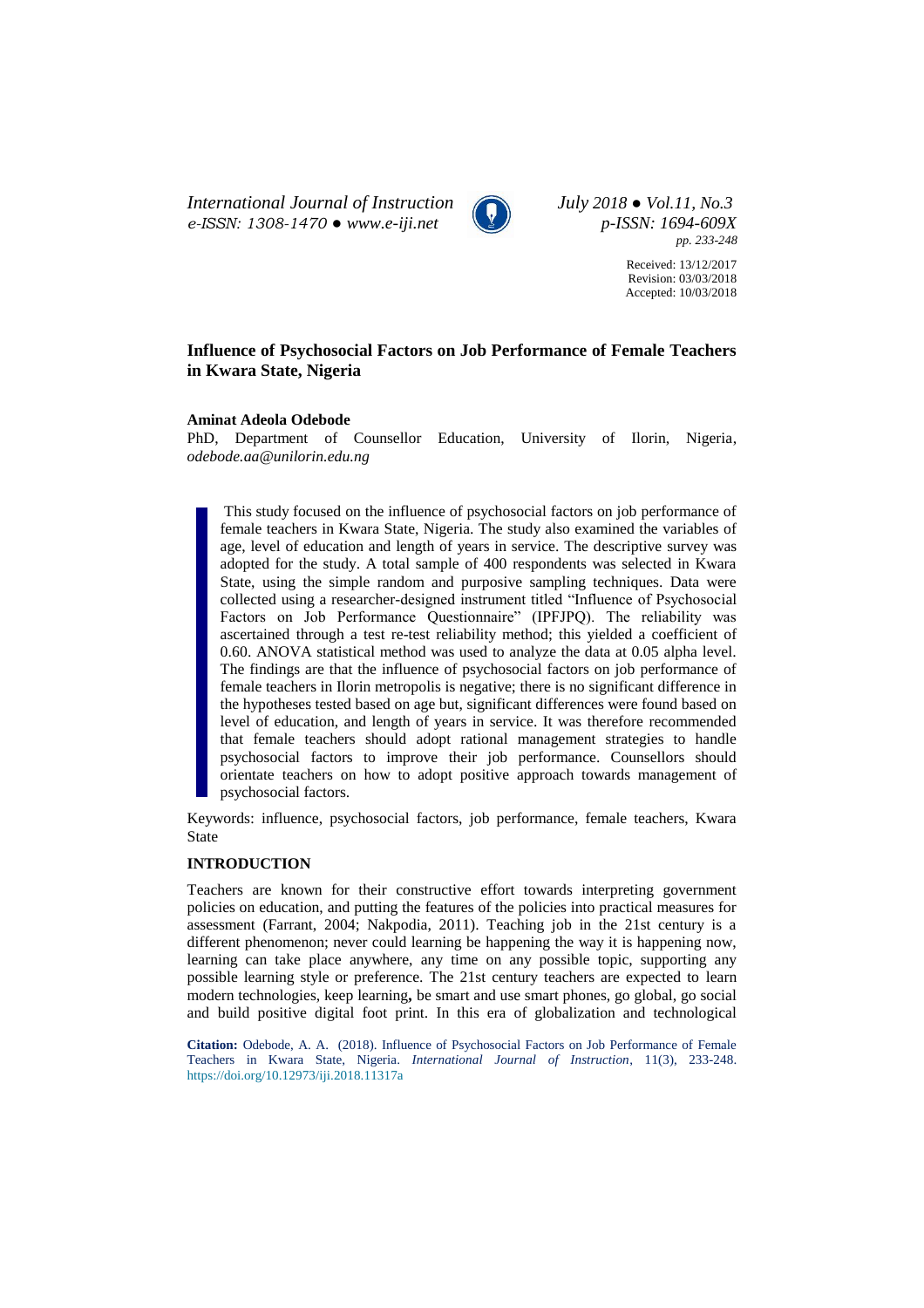revolution, education is considered as a first step for every human activity. It plays a vital role in the development of human capital and it is linked with an individual's wellbeing and opportunities for better living (Battle & Lewis, 2002). Schools in the  $21<sup>st</sup>$ century become very important to supporting the rapid developments of individuals to perform a wide range of new structural, social, political, cultural and educational functions (Daniels, Beesley, Cheyne & Wimalasiri, 2008). However, rapid developments of individuals cannot be devoid of stress.

Individuals face stress in many areas of life. Everyone is exposed to stress in the workplace, but some are often and more intensely exposed than others. Stress experienced by teachers is a subject of intense interest in recent years. Numerous factors have been identified as having linked with teacher's occupational stress. The most important of these factors are: teaching requirements, many different activities within the school environment, lack of professional recognition, discipline problems in the classroom, bureaucracy, lack of support, workload, time pressure, lack of benefits (Mearns & Chain, 2003).

A vast quantity of literature has demonstrated that psychosocial factors at work contribute to a wide range of workers' health disorders. A large amount of evidence has accumulated on the relationship between non-specific psychological, behavioural and somatic syndromes and stressful or unrewarding job conditions. In Nigerian society, both work and living environments can be major sources of adverse psychosocial factors which result in stressful experiences. Adverse occupational psychosocial factors, however, have become increasingly significant. They have been defined as those psychological and social characteristics of the work environment which pose a threat to the individual.

Psychosocial factors such as personality, motivation, social interaction skills, family structure, stress, physical health, self-concept, mental health and environmental condition have been widely acknowledged as being pertinent to job performance of any teacher. Moreover, teaching job in this twenty first century is more arduous than it used to be, especially for female teachers. Female teachers have more to deal with than male teachers. Some research findings attest to the fact that women are more prone to stress than men. For instance, Arroba and James (2002) reported that the relationship between gender and stress is complex and varied and that women are more affected by stress than men. In the same vein, Melhinsh (1998) and Philips and Segal (1996) concluded that since most women work longer hours than men and both do not share duties equally at home, therefore women tend to experience more psychological symptoms of occupational stress than men.

Psychosocial factors are elements that impact employees' psychological responses to work and work conditions, potentially causing psychological health problems. Psychosocial factors include the way work is carried out (deadlines, workload, work methods) and the context in which work occurs (including relationships and interactions with managers and supervisors, colleagues and co-workers, and clients or customers). It is pertinent to note that some of the major sources of stress among female teachers include: age, number of students in the classroom, marital status, work environment,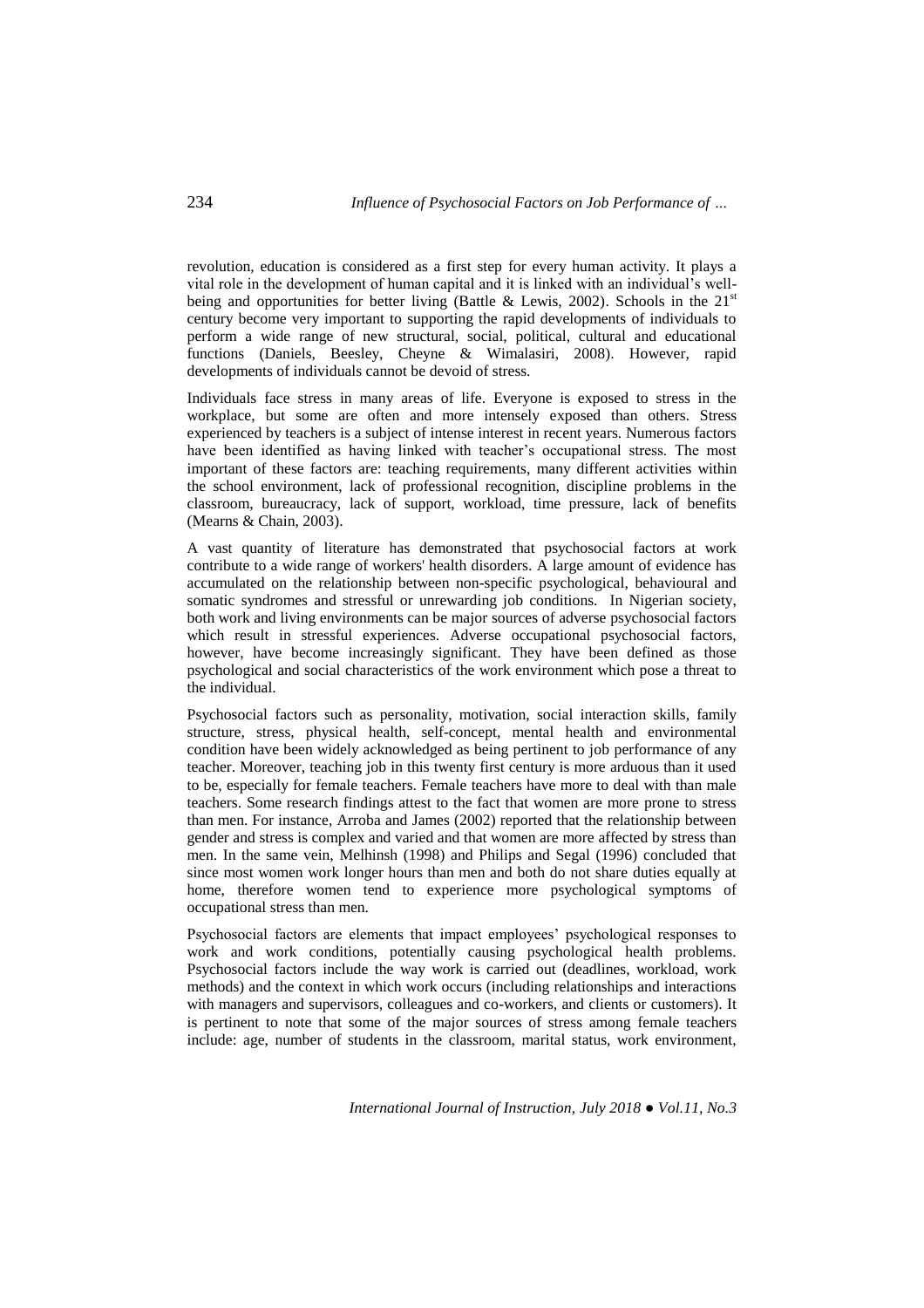workload, appreciation and assessment through supervision. According to Blonna (2005), men and women are stressed trying to balance the demands of husbands or wives, mothers or fathers, children or other relatives. However, women are known to bear the major share of both home and work-related stress. To the researcher, this is because of the preponderant roles women play at work and home. Moreover, factors such as long hours at work, engaging in co-curricular activities, taking care of children and other domestic activities at home, making attempt to further education through distance learning programmes, control and management of both human and financial resources are some principal sources of stress which increase the level of burnout among female teachers.

Culture can be said to be the complexity of different spiritual, material and intellectual features that characterize a group of people in a society. Culture includes arts and letters, modes of life, value systems, traditions and beliefs. It guides the role of both gender in any gender society. Gender role in culture paved way for gender inequality and marginalization of women in patriarchal societies like Nigeria. The traditional perceptions of women as inferior to men also continue to prevail as many people invoke the preservation of African culture to justify the subordination of women. African culture suggests sub-ordinate role for women and leading to male dominance. No wonder, women in Nigeria are made to bear domestic responsibilities alone; this is even worse for working class women like female teachers. In combining the traditional and contemporary roles, many women find themselves playing the roles as wives, mothers, reverend ministers, ministers in politics, chief justices at the supreme court, speakers of parliament, doctors, lawyers, farmers, traders, judges, secretaries, nurses, teachers among others at the same time (Antoniou, Ploumpi & Ntalla, 2013). All these could culminate into psychosocial factors that could affect female teacher's performances at work.

Psychosocial factors such as female teacher personality, emotions, work experiences, roles and responsibilities to husband and family, in one way or the other might make her accumulate stress and burnout which will certainly influences job performance. Psychosocial workplace risk factors refer to individual subjective perceptions by workers regarding aspects of the organization of work and carry emotional value, for example perceived job demands and degree of support from managers or coworkers. Work organization factors describe characteristics of the work system, for example hours worked, work-rest cycles, culture, management style etc. and have the potential for causing physical or psychological damage to health. These are not globally accepted definitions but are considered suitable for the purposes of this report. Work organization and psychosocial workplace risk factors have been included in the revised guidance on upper limb disorders in the workplace by the HSE (Health and Safety Executive, 2002). Based on an extensive review of the literature, work organization and psychosocial workplace risk factors have been grouped into the following categories (Fernet, Guay, Senectal & Austin, 2012).

Things are not stagnated, there is much automation in the world of work, times have changed, and the societies and cultures have drastically diversified, but the tasks of a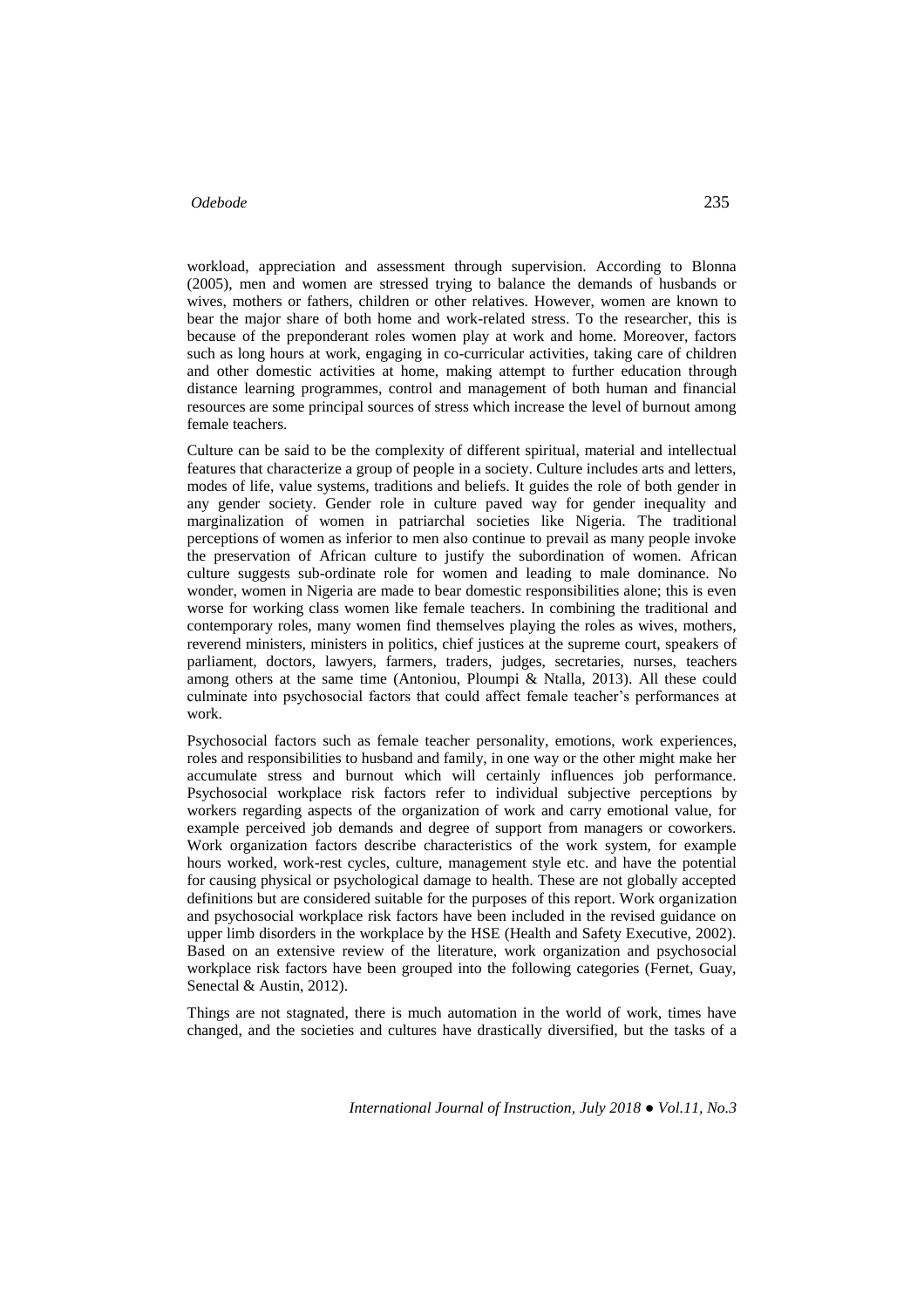teacher have taken new facet with more emphasis on the child, though the tasks are primarily the same, which is the transfer of knowledge to the next generation. With change in cultural norms and traditions in the societies there has been a drastic change in the expectations from a teacher. Teachers in the era of rapid change are often required to take up expanded roles and responsibilities (Tnetteman & Punch, 2005). Some of these changes have limited the measures which a teacher in the past could exercise in disciplining a student and some have put additional burden on teachers in respect their preparation of lessons and adopting and maintaining their teaching styles. In all education system, the performance of teachers is one of the handfuls of factors determining school effectiveness and learning outcomes. It is commonly accepted that the teachers are the key element for the success of school education (Tsiakkiros, & Pasiardis, 2002). Teachers are the interpreters of all and any educational plan and philosophy (Anuforo, 2007; Nakpodia, 2011; Lingard, Hayes, & Mills, 2003). The knowledge that teachers are responsible for thousands of lives in it creates stress. Teachers are responsible for the planning, teaching, and making of course material, in addition to meeting with parents and writing reports, teacher also deal with time pressure and heavy workloads.

There is evidence to suggest that teachers perceive their jobs as more stressful than other comparable professionals like nurses, and studies have shown that up to one third of teachers' report experiencing prominent levels of stress (Travers, 2001). Psychological factors refer to the psychological and social factors that may or mar the performance or output of a teacher in and out of school. According to Antoniou, Ploumpi and Ntalla (2013), it is no surprise that workplace stress is a bigger problem today than even 10 years ago. In the 1990's the term work-life balance was coined to describe the solution for being able to "have it all" and manage it with ease.

Job performance is a term that is commonly used, yet poorly defined concept in industrial and organizational psychology, the branch of psychology that deals with the workplace. It most commonly refers to whether a person performs their job well or not. Despite the confusion over how it should be exactly defined, performance is an extremely important criterion that relates to organizational outcomes and success. Among the most commonly accepted theories of job performance comes from the work of John P. Campbell and colleagues. Coming from a psychological perspective, Campbell describes job performance as an individual level variable. That is, performance is something a single person does. This differentiates it from more encompassing constructs such as organizational performance or national performance which are higher level variables (Campbell, 1990). It on this premise basically, that this study focused on influence of psychosocial factors on job performance of female teachers in Kwara State, Nigeria.

A theoretical model which has been in existence for a considerable amount of time, and which to a considerable extent has underpinned other approaches to stress and wellbeing, is the Person–Environment Fit (P–E fit) perspective. This account of the stress process stems from the early work and theorizing of Lowe and Bennett (2003) and Murray (1938). For example, reacting to prevailing mechanistic views of human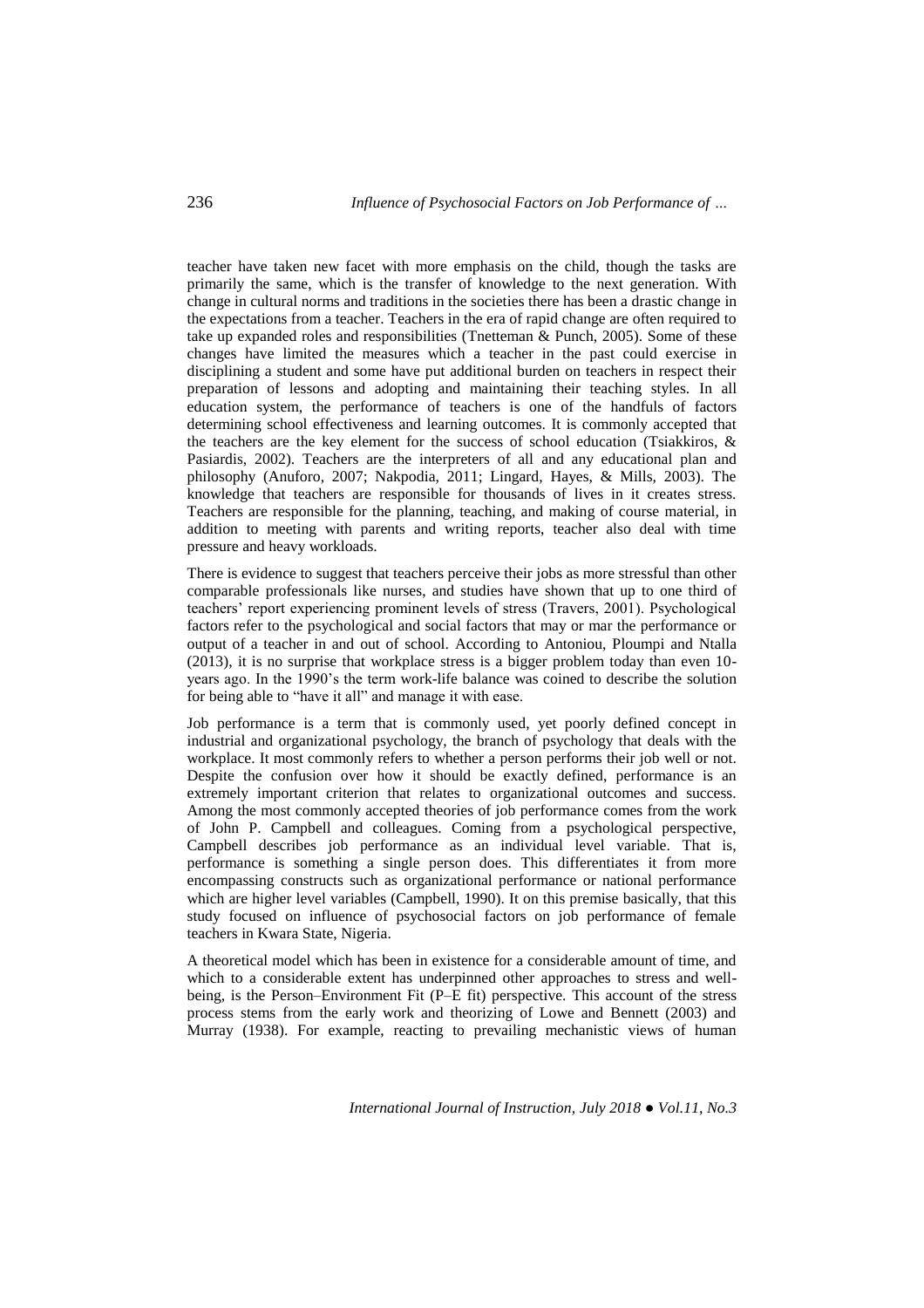behaviour which attributed the causes of behaviour solely to the environment, and psychodynamic approaches which tended to conceive behaviour as emerging from personality characteristics (traits), Lewin conceptualized the interaction between the person and environment ( $P \times E$ ) as the key to understanding people's cognitive, affective and behavioural reactions. His early thinking therefore provided the foundation for the modern perspective of P–E fit. He foreshadowed the notion that optimal fit between the person and his/her environment is needed for effective human functioning.

Numerous descriptions of P–E fit are available in the literature, although perhaps the most comprehensive account is that offered by Edwards (1998), who also described earlier constructions of P–E fit, such as those initiated by Ferguson, Frost and Hall (2002) The researcher does not attempt to provide an exhaustive account of this theory and its applications but only to summarize the main elements of this perspective, and illustrate how it has been applied. It should also be noted that the tenets of P–E fi t theory also underlie several other theoretical models of stressor–strain relationships, including the cybernetic theory (Cummings & Cooper, 1979, 2000; Edwards, 1998, Dewe, O'Driscoll & Cooper, 2012), which will not be discussed. One specific advantage of the P–E fi t conceptualization over some other (more specific) theories is that P–E fit is based essentially on the idea of employee adjustment in the work setting, which has been illustrated as being critical for overall well-being (Dawis & Lofquist, 1984). The notion of "fit" itself has synonyms such as "match," "congruence," and "correspondence."

In the occupational stress and well-being literature, the fit concept has been characterized as having two components: (a) the degree of match, congruence, or correspondence between the demands people confront at work and their abilities to meet those demands, referred to as demands–ability fit; and (b) the match, congruence or correspondence between the person's needs (including physical and psycho-social needs) and the resources available to him/her (Dewe, O'Driscoll & Cooper, 2012). The latter is referred to as needs–supplies fit. Most research on the relationship between P–E fit and stress or well-being has focused on the second of these types of fi t, as it is assumed that a lack of fit (that is, misfit) between needs and resources will have a pronounced impact on stress levels and overall well-being. However, demands–ability fi t can also be important in terms of a person's well-being. For instance, if person's workload is high and they do not have the time or energy to perform what is expected from them, this can induce a prominent level of psychological strain. A (very simplified) depiction of the basic theory relating to P–E fit is provided in Fig.1. The theory hinges on the amount of a "stimulus" (for example, workload, work complexity, level of authority, and social interaction with work colleagues) that an individual prefers, and the actual level of the various stimuli.

There are two conditions in which the level of fit is high: when the preferred levels and the received levels are both high; or when they are both low. Consider, for instance, the level of social contact people has with their work colleagues. An individual may wish to have an extensive amount of contact with colleagues, and may experience this amount. This situation clearly is one where there is a strong match between what people want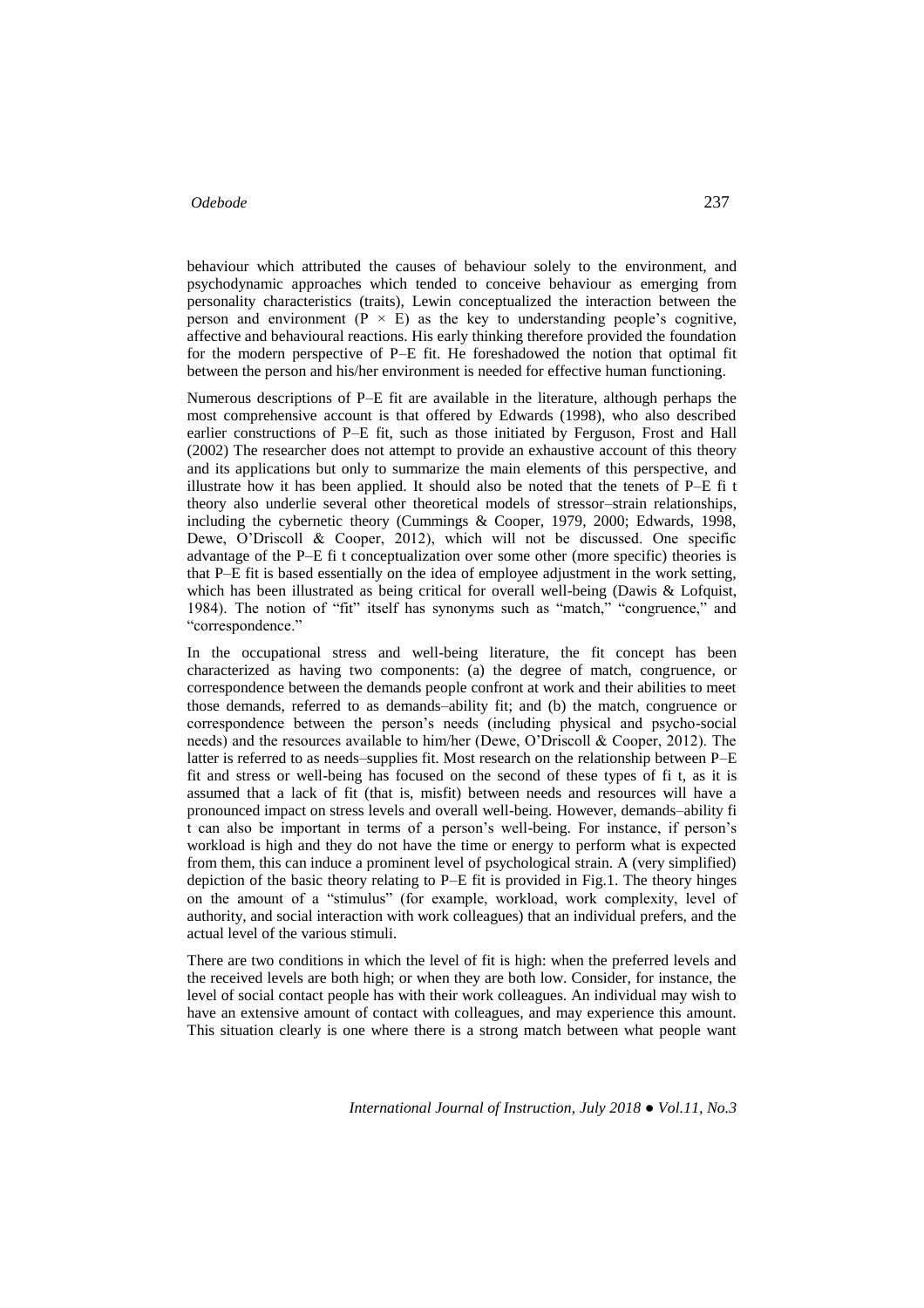and what they receive; that is a strong fi t, and they should (at least theoretically) experience low strain (and high psychosocial well-being) (Dewe, O'Driscoll & Cooper, 2012). Alternatively, the individual may not actually want very much contact at all with work colleagues, and does not have substantial interpersonal contact. Again, this situation reflects a high degree of fit, and one might expect the levels of strain to be low. However, this situation is not as clear-cut as the high–high condition, because here social interaction may not be important for individuals and other factors may have more impact on their stress and well-being levels.

Conversely, P–E fit theory postulates that high strain will occur when there is a mismatch between the person's needs and what they receive or confront at work. The condition which (theoretically) should create highest levels of strain will be one where the person strongly desires a feature (such as interpersonal contact), but does not receive it (the high-low box in Fig. 1). Under these circumstances, strain will be at its highest level. On the other hand, when people do not have a strong preference for an attribute (in this case, interpersonal

|      | High               | Low                |          |
|------|--------------------|--------------------|----------|
| High | Low Strain         | <b>High Strain</b> |          |
|      |                    |                    | Received |
| Low  | <b>High Strain</b> | Low Strain         |          |

#### **Fig. 1**

Levels of psychological strain predicted by P-E Fit theory, Source: Dewe, O'Driscoll & Cooper (2012)

contact), but they do receive it, there is some ambiguity over whether this situation will be stressful for them. They should experience strain, as there is a mismatch between their preference and what they are supplied with (Dewe, O'Driscoll & Cooper, 2012). However, this is likely to depend on numerous other factors, including whether the attribute interferes with other activities or things the individual would prefer to be engaged in. For instance, having frequent contact with work colleagues may distract the person from core job activities, leading to frustration and a sense of lack of achievement, in which case high strain might be anticipated. In contrast, even though they may not desire it, interpersonal contact may serve as a welcome distraction from a challenging task; hence, they may not feel stressed by it. In sum, although the P–E fit model predicts that misfit (of either kind) will increase levels of strain, in practice the amount of strain experienced in the high–low condition in Fig.1 may be substantially greater than that felt in the low–high situation.

As noted above, increased psychological strain and decreased psychosocial well-being are two major outcomes of misfit in the work context. Other potential outcomes have also been identified in the literature, including job dissatisfaction, reduced commitment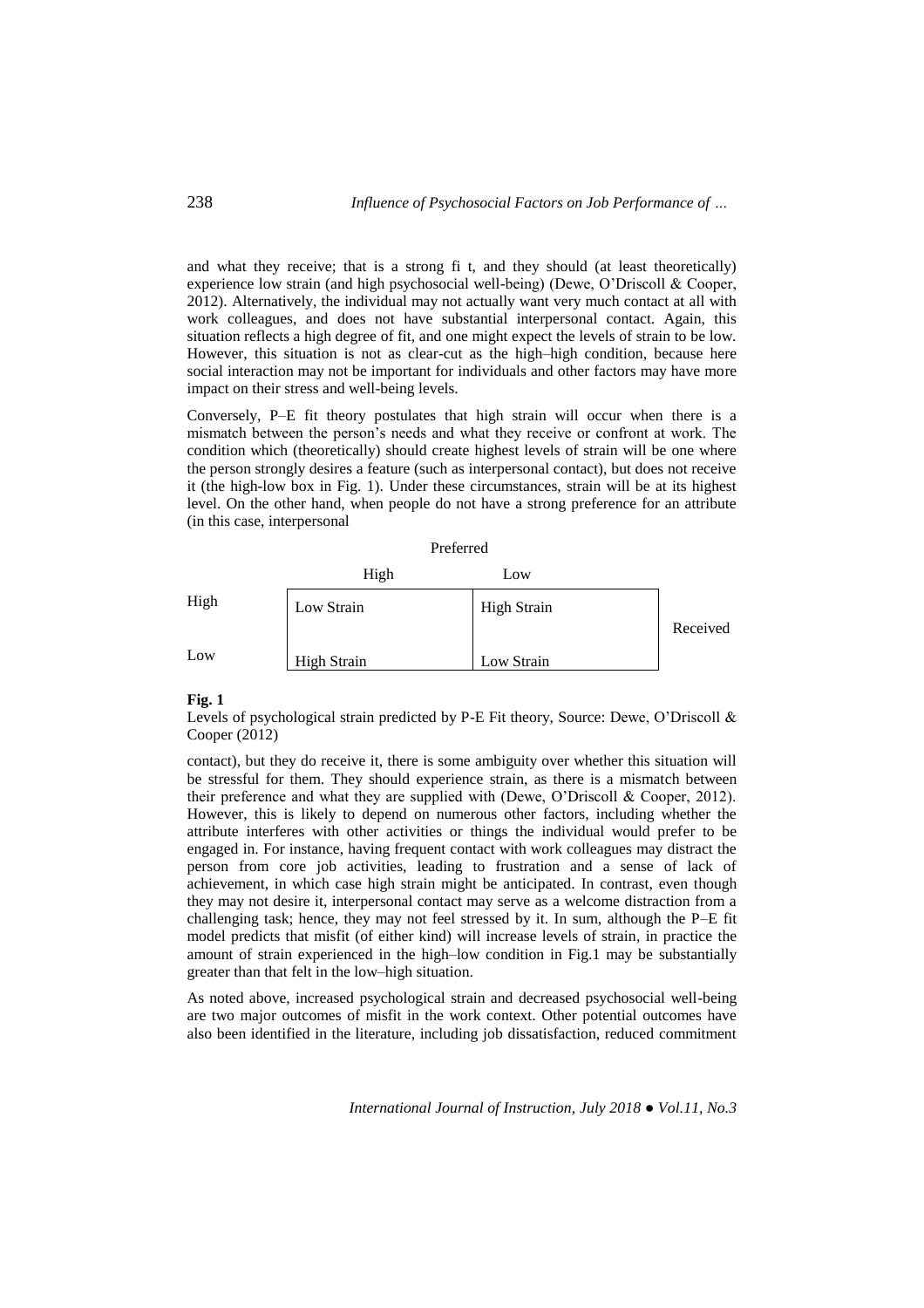to the organization, and greater turnover intentions. It is also evident that the notion of P–E fit is relevant across various domains, including life outside of work. For the purposes of this chapter, however, we concentrate on its relationship with work-related strain and well-being. Numerous studies have confirmed that misfit (mainly in respect of needs–supplies, but also in terms of demands–abilities) can have grave consequences for worker well-being. A good illustration of this relationship comes from a recent study by Yang, Hongsheng and Spector (2008). These researchers explored the actual and preferred conditions at work, with respect to two key issues—career advancement and relationships at work—in a sample of Chinese workers. Expectations concerning career development are clearly salient to many employees, and opportunities for advancement within their career are typically important. Yang and colleagues hypothesized that correspondence between the preferred level of career advancement and perceptions of opportunities available to employees would enhance job satisfaction, mental and physical well-being, whereas misfit between preferred levels and perceived opportunities would predict reductions in these criterion variables. A similar prediction was proffered by Yang and colleagues in relation to social relationships at work. They suggested that maintenance of harmonious social relationships is a critical need (perhaps even more so in a collectivist culture such as China), and that good social relationships will enable people to fulfil their need for affiliation and need for belonging (Dewe, O'Driscoll & Cooper, 2012).

There have been many studies on teacher job satisfaction and job performance which has prescribed interventions to address the challenges. However, despite the efforts to addressing these challenges, the teaching force is lethargic and uninterested in assisting learners to acquire the basic knowledge and competencies for the future and career development. This study aims at contributing to the knowledge of influence of psychosocial factors on job performance of female teachers in Kwara State, Nigeria.

Research Questions

The following research questions were structured for this study:

- 1. What influences do psychosocial factors have on job performance of female teachers in Kwara State?
- 2. Is there any difference in the influence of psychosocial factors on job performance of female teachers in Kwara State based on age?
- 3. Is there any difference in the influence of psychosocial factors on job performance of female teachers in Kwara State based on level of educational attainment?
- 4. Is there any difference in the influence of psychosocial factors on job performance of female teachers in Kwara State based on length of years in service?

#### Hypotheses

The following null hypotheses were formulated to guide the conduct of this study.

1. There is no significant difference in the influence of psychosocial factors on job performance of female teachers in Kwara State based on age.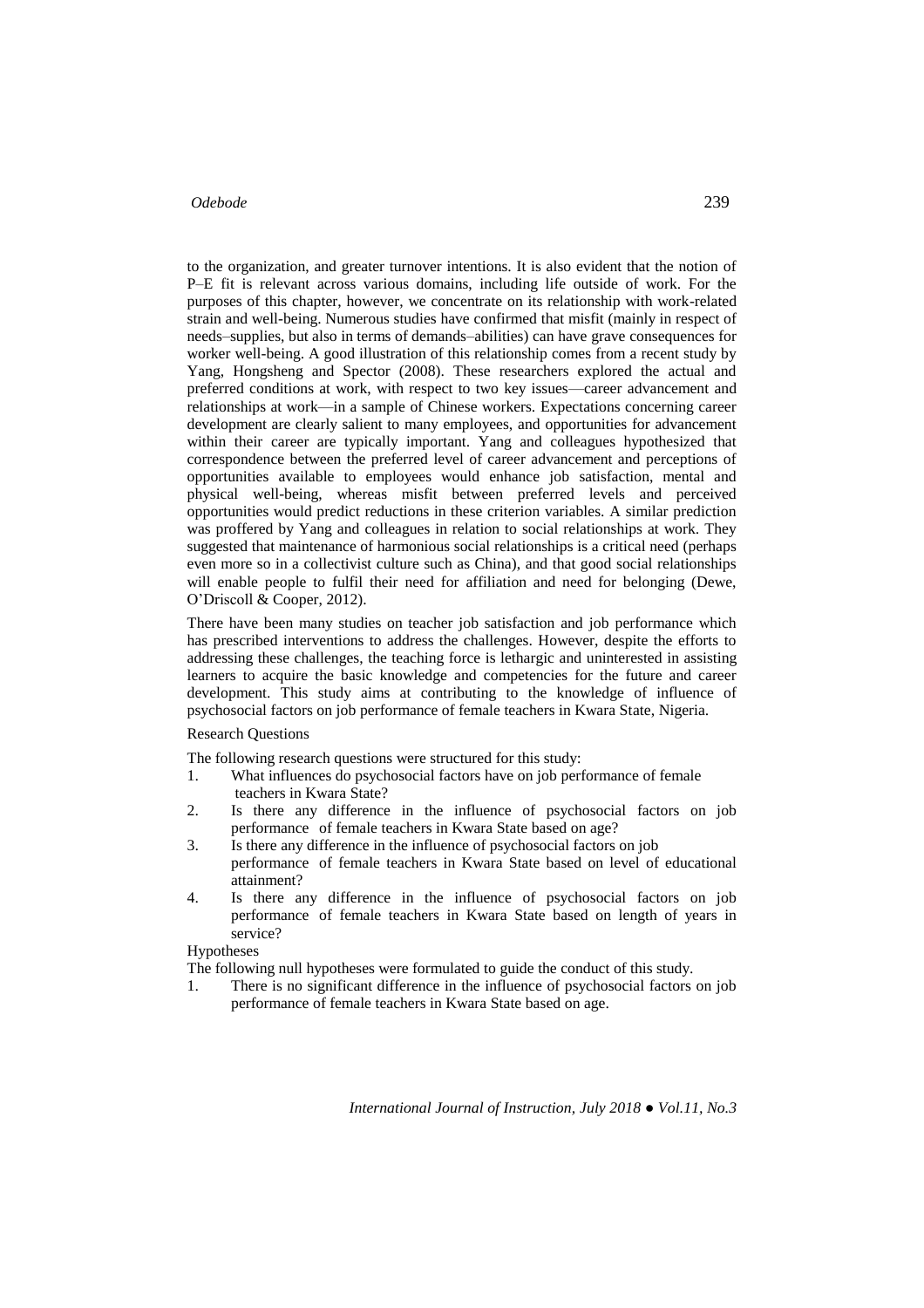- 2. There is no significant difference in the influence of psychosocial factors on job performance of female teachers in Kwara State based on level of educational attainment.
- 3. There is no significant difference in the influence of psychosocial factors on job performance of female teachers in Kwara State based on length of years in service.

#### **METHOD**

#### **Research Design**

The descriptive design of the survey type was adopted for the study. This type of design is concerned with describing, recording, analyzing and interpreting existing conditions. Daramola (2006) defined descriptive research as systematic attempt to describe the characteristics of a given population or areas of interest factually. The design was considered appropriate because it enabled the researcher to describe the existing influence of psychosocial factors on job performance of female teachers in Kwara State.

#### **Participants**

The population for this study consisted of all senior secondary school teachers in Ilorin south. The sample consisted of female secondary school teachers in Ilorin metropolis. Simple random sampling procedure was used to select ten secondary schools in Ilorin Metropolis. The simple random sampling procedure was also used to select forty (40) female teachers in the selected secondary schools. This made a total of four hundred female teachers that participated in the study.

#### **Data Collection Tools**

The research instrument for this study was a researcher-designed questionnaire tagged "influence of psychosocial factors on job performance of female teachers' questionnaire" (IPFJPFTQ). The instrument comprised two sections, that is section A and section B. The first section sought information about the demographic data of the respondents such as age, level of educational attainment, length of years in service, while section B contained items on the psychosocial factors that influence job performance of female teachers. The instrument was designed to obtain responses from respondents using four-point Likert-type rating scale format of Strongly Agree, Agree, Disagree and Strongly Disagree.

The instrument (questionnaire) was validated by experts in counselling and adult education while the reliability of the questionnaire was determined through test re-test method. The set of scores were subjected to PPMC and a reliability co-efficient of 0.60 was obtained indicating that the instrument is reliable for use.

The instrument was personally administered by the researcher on four hundred (400) respondents.

# **Data Analysis**

The data collected were analysed by the researcher using both descriptive and inferential statistical procedures. Percentage was used to describe the demographic data. Mean and rank order was used to answer the main research question while Analysis of Variance (ANOVA) was used to test all the null hypotheses at 0.05 alpha level.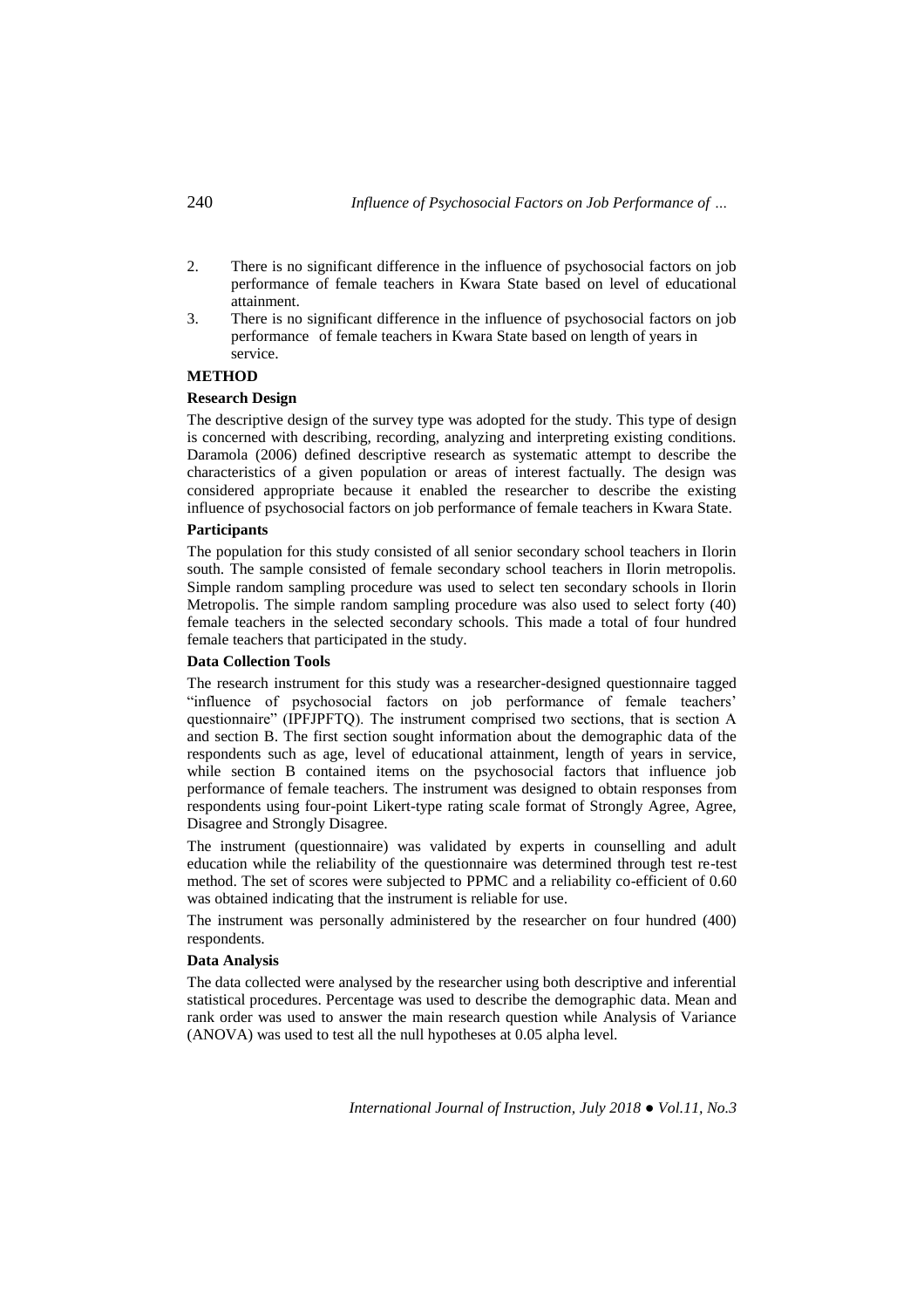#### **FINDINGS**

Table 1

Mean and rank order of the psychosocial factors experienced by female teachers in Ilorin Metropolis

| Item No. | I experience the following psychosocial factors: | Yes% | $No\%$ |
|----------|--------------------------------------------------|------|--------|
| 3        | Having to do house chores alone                  | 96.0 | 4.0    |
| 6        | Matching home with teaching workload             | 92.0 | 8.0    |
|          | Having to meet deadlines at work and home        | 90.0 | 10.0   |
|          | Inability to exercise                            | 86.0 | 14.0   |
| 10       | Having to write daily lesson plan                | 80.0 | 20.0   |
|          | Having to use different teaching method          | 72.0 | 28.0   |
|          | Low income                                       | 66.0 | 34.0   |
|          | Feeling unhappy most times                       | 62.0 | 38.0   |
|          | Coping with numerous challenges of students      | 60.0 | 40.0   |
|          | Having to develop on the job without support     | 58.0 | 42.0   |

Table 1 shows that female teachers experienced psychosocial factors such as having to do house chores alone, matching home with teaching workload, having to meet up with deadline at work and home, inability to exercise, having to write daily lesson plan, having to use different teaching method, having to develop on the job without support among other psychosocial factors.

**Research Question 1:** What influence do psychosocial factors have on job performance of female teachers in Ilorin metropolis?

Table 2

Mean and rank order of influence of psychosocial factors on job performance of female teachers in Ilorin metropolis

| Item No. | reachers in home menopons<br>At work:                         | Mean |                  |
|----------|---------------------------------------------------------------|------|------------------|
|          |                                                               |      | Rank             |
| 8        | I am often being physically exhausted                         | 3.49 | 1 <sup>st</sup>  |
| 12       | I feel I am not able to cope with teaching workload           | 3.23 | 2 <sup>nd</sup>  |
| 9        | I am not able to meet up with deadlines                       | 3.20 | 3 <sup>rd</sup>  |
| 3        | I rarely get involved in extracurricular activities in school | 3.16 | $4^{\text{th}}$  |
| 11       | I often become emotionally exhausted                          | 3.16 | 4 <sup>th</sup>  |
| 20       | I know I at times adopt poor teaching method                  | 3.11 | $6^{\text{th}}$  |
| 17       | I seek for additional sources of income                       | 3.10 | 7 <sup>th</sup>  |
| 8        | I often project pent up emotion towards the students          | 3.09 | 8 <sup>th</sup>  |
| 6        | I often get tired of working with students                    | 3.05 | 9 <sup>th</sup>  |
| 19       | I feel hostile to go and teach students                       | 3.05 | $10^{\text{th}}$ |
| 4        | Inability to cover syllabus before examination                | 3.00 | $11^{th}$        |
| 5        | Finding it to adjust to new method                            | 2.88 | $12^{th}$        |
|          | Sleeping on duty                                              | 2.88 | $12^{th}$        |
| 16       | Lacking concentration at the point of duty                    | 2.85 | 14 <sup>th</sup> |
| 18       | Carefree attitude towards students' discipline                | 2.82 | $15^{\text{th}}$ |
| 15       | Rarely enrolling for training and seminars                    | 2.77 | $16^{\text{th}}$ |
| 14       | Frequent absenteeism                                          | 2.72 | 17 <sup>th</sup> |
| 2        | Frequent lateness to work                                     | 2.72 | 17 <sup>th</sup> |
| 13       | Inability to prepare adequate lesson plan                     | 2.69 | 19 <sup>th</sup> |
| 10       | I usually unhappy                                             | 2.49 | 20 <sup>th</sup> |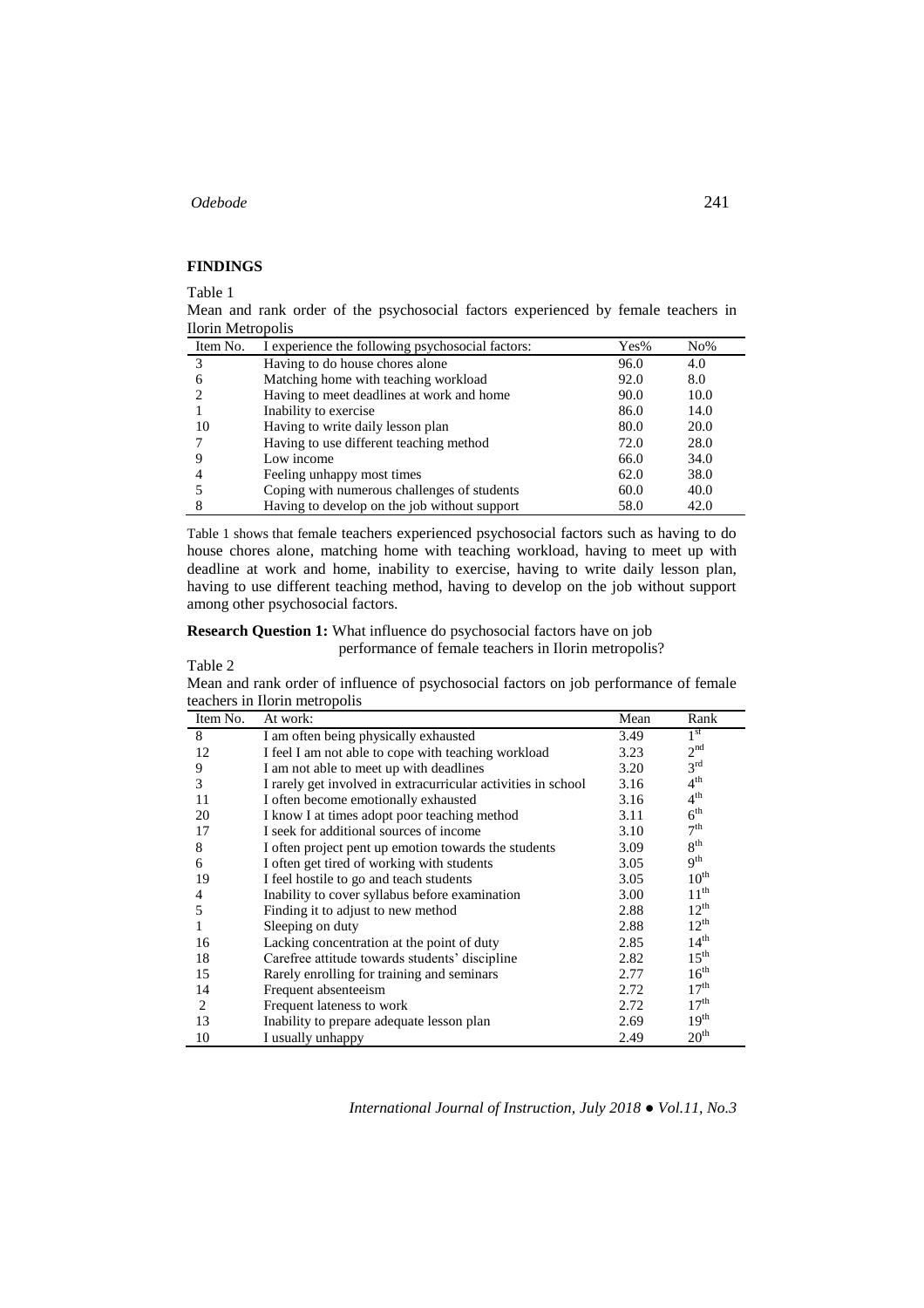Table 2 shows the mean and rank order of the influence of psychosocial factors on job performance of female teachers in Ilorin metropolis. Item 8 which stated, 'being physically exhausted often' with mean score 3.49 ranked  $1<sup>st</sup>$ . Item 12 which stated, 'inability to cope with teaching workload' with mean score 3.23, ranked  $2<sup>nd</sup>$ . Item 9 which stated 'inability to meet up with deadlines' ranked  $3<sup>rd</sup>$  with mean score 3.20. Since the cut-off point for taking decision on the influence of psychosocial factors on job performance of female teachers in Ilorin metropolis is 2.50 and 19 out of the 20 items have means scores above the cut-off; this indicated that the influence ofpsychosocial factors on job performance of female teachers in Ilorin metropolis is negative. Female teachers expressed that psychosocial factors influence teachers' job performance such that they are physically exhausted most of the time, unable to cope with teaching workload, sleep on duty, frequently late to work, unable to prepare adequate lesson plan among others.

## *Hypotheses Testing*

Hypothesis One**:** *There is no significant difference in the influence of psychosocial factors on job performance of female teachers in Ilorin metropolis based on age.*

Table 3

Analysis of variance (ANOVA) on influence of psychosocial factors on job performance of female teachers in Ilorin Metropolis based on age

| Age           | SS        | df  | МS     | Cal.F-value | Crit.   | Decision |
|---------------|-----------|-----|--------|-------------|---------|----------|
|               |           |     |        |             | F-ratio |          |
| Between group | 25.642    |     | 12.821 | 0.37        | 3.00    | Nt. Sig. |
| Within group  | 13706.358 | 397 | 34.524 |             |         |          |
| Total         | 13732.000 | 399 |        |             |         |          |

Table 3 indicates that the calculated F-value is 0.37 while, the critical F-value is 3.00 Since the calculated F-value of 0.37 is less than the critical F-value of 3.00 at 0.05 level of significance, the hypothesis is accepted. This means that there was no significant difference in the influence of psychosocial factors on job performance of female teachers in Ilorin metropolis based on age.

**Hypothesis Two:** *There is no significant difference in the influence of psychosocial factors on job performance of female teachers in Ilorin metropolis based on level of education.*

Table 4

|                                                                     | Analysis of variance (ANOVA) on influence of psychosocial factors on job performance |  |
|---------------------------------------------------------------------|--------------------------------------------------------------------------------------|--|
| of female teachers in Ilorin Metropolis based on level of education |                                                                                      |  |

| Level of Education | SS        | df  | МS      | Cal.F-value | Crit.   | Decision    |
|--------------------|-----------|-----|---------|-------------|---------|-------------|
|                    |           |     |         |             | F-ratio |             |
| Between group      | 76.554    |     | 2536.85 | $81.26*$    | 3.00    | Significant |
| Within group       | 1295.446  | 396 | 31.23   |             |         |             |
| Total              | 13732.000 | 399 |         |             |         |             |

\*Significant, p<0.05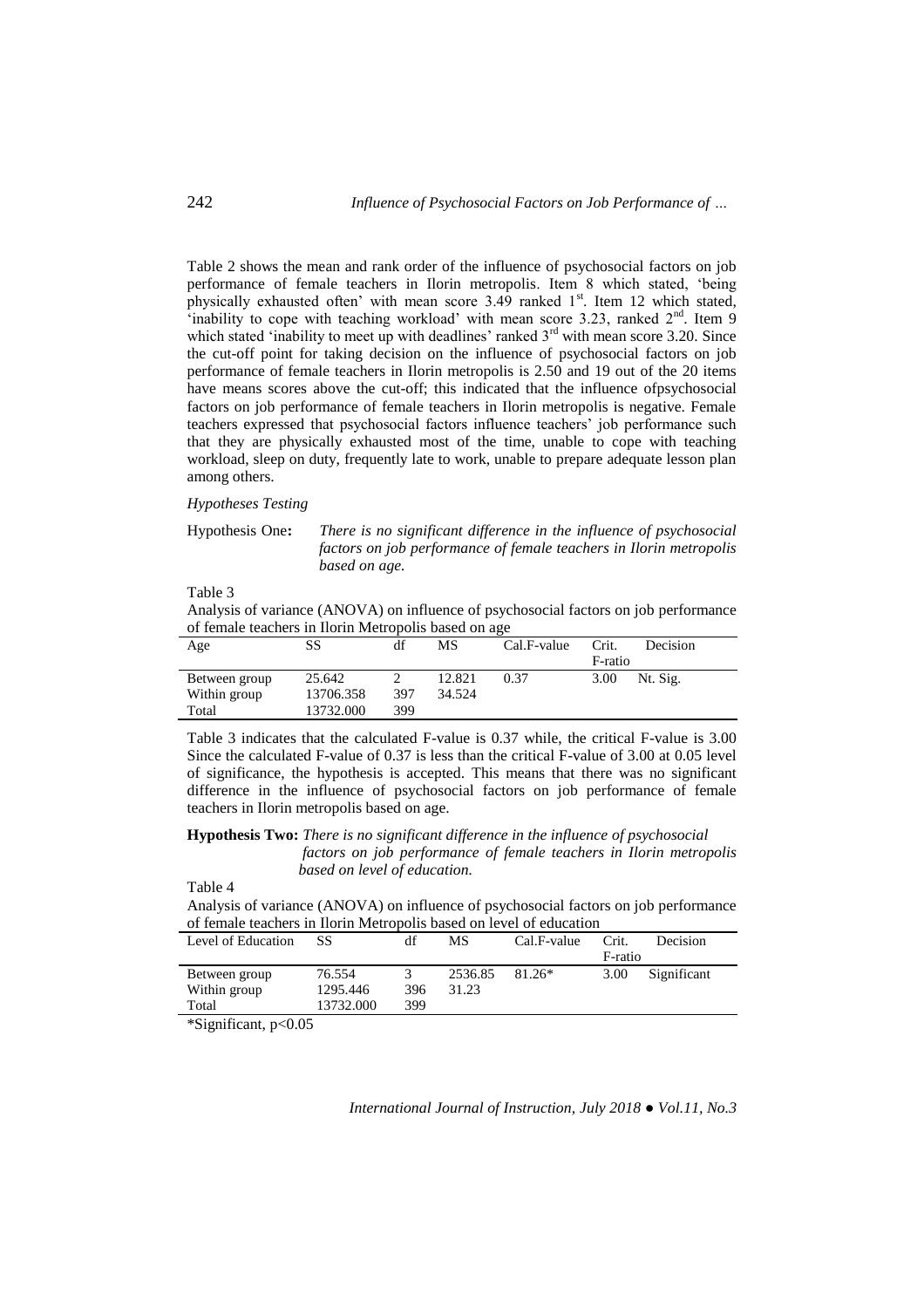Table 4 indicates that the calculated F-value is 81.26 while, the critical F-value is 3.00 since the calculated F-value of 81.26 is greater than the critical F-value of 3.00 at 0.05 level of significance, the hypothesis is rejected. This means that there was significant difference in the influence of psychosocial factors on job performance of female teachers in Ilorin metropolis based on level of education. However, a post-hoc analysis Duncan Multiple Range Test (DMRT) was further conducted to identify where the difference lies amongst the variables.

Table 5

Duncan multiple range test (DMRT) output for differences in the influence of psychosocial factors on job performance of female teachers in Ilorin Metropolis based on level of education

| Level of Education | Group | Mean     |    | Duncan's Grouping |
|--------------------|-------|----------|----|-------------------|
| <b>Below NCE</b>   |       | $67.81*$ |    |                   |
| OND/NCE            |       | 58.29    | 67 |                   |
| B.Sc./B.Ed.        |       | 53.37    | 60 |                   |
| Higher degree      |       | 54.58    | 38 |                   |

Table 5 shows the Duncan Multiple Range Test (DMRT) output for significant difference in the influence of psychosocial factors on job performance of female teachers' in Ilorin Metropolis based on level of education. The table shows that respondents who have below NCE had 67.81 as the mean score which is significantly different from the mean scores of other levels of education which have mean scores of 58.29, 53.37 and 54.58 respectively. However, group 1 (Below NCE) i.e., female teachers who have below NCE contributed most to the differences shown on table 7.

#### **Hypothesis Two:** *There is no significant difference in the influence of psychosocial factors on job performance of female teachers in Ilorin metropolis based on level of education.*

Table 6

Analysis of variance (ANOVA) on influence of psychosocial factors on job performance of female teachers in Ilorin Metropolis Based on length of years in service

| Length of Service                                 | SS        | df  | MS       | Cal.F-value | Crit.   | Decision    |
|---------------------------------------------------|-----------|-----|----------|-------------|---------|-------------|
|                                                   |           |     |          |             | F-ratio |             |
| Between group                                     | 2448.272  |     | 1224.136 | $21.37*$    | 3.00    | Significant |
| Within group                                      | 11283.728 | 397 | 57.278   |             |         |             |
| Total                                             | 13732.000 | 399 |          |             |         |             |
| $\star$ $\sim$ $\sim$ $\sim$ $\sim$ $\sim$ $\sim$ |           |     |          |             |         |             |

\*Significant, p<0.05

Table 6 indicates that the calculated F-value is 21.37 while, the critical F-value is 3.00 since the calculated F-value of 81.26 is greater than the critical F-value of 3.00 at 0.05 level of significance, the hypothesis is rejected. This means that there was significant difference in the influence of psychosocial factors on job performance of female teachers in Ilorin metropolis based on length of years in service. However, a post-hoc analysis Duncan Multiple Range Test (DMRT) was further conducted to identify where the difference lies amongst the variables.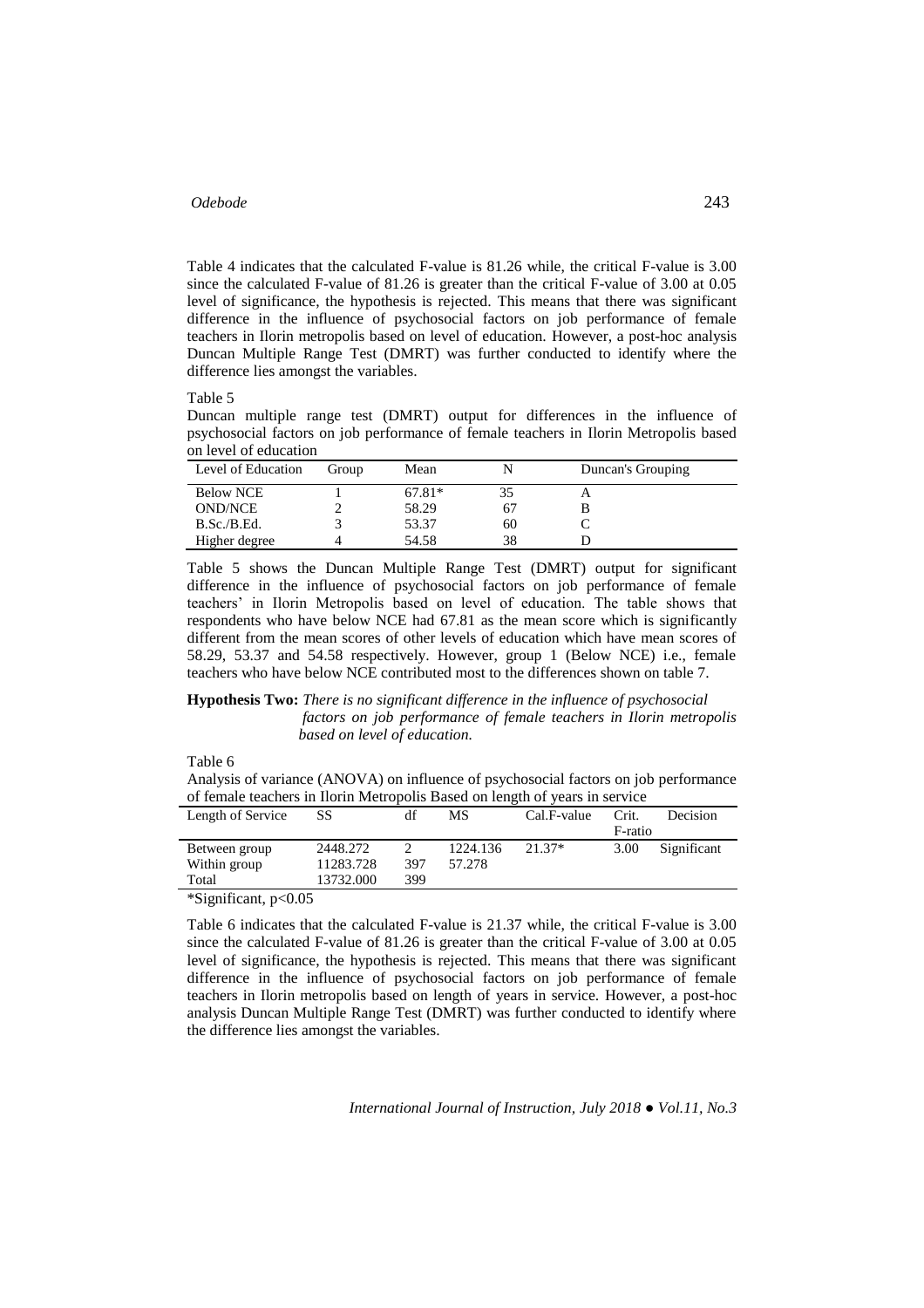# Table 7

Duncan multiple range test (DMRT) output for differences in the influence of psychosocial factors on job performance of female teachers in Ilorin Metropolis based on length of years in service

| Length of Years in Service | Group | Mean     |     | Duncan's Grouping |
|----------------------------|-------|----------|-----|-------------------|
| Below 5 years              |       | $62.37*$ |     |                   |
| $6-10$ years               |       | 58.52    | 63  |                   |
| 11 yrs and above           |       | 54.03    | 107 |                   |

Table 7 shows the Duncan Multiple Range Test (DMRT) output for significant difference in the influence of psychosocial factors on job performance of female teachers' in Ilorin Metropolis based on length of years in service. The table shows that respondents who have below 5 years had 62.37 as the mean score which is significantly different from the mean scores of other levels of education which have mean scores of 58.52 and 54.03 respectively. However, group 1 (Below 5 years) i.e., female teachers who have spent below 5 years in service contributed most to the differences shown on table 6.

#### **DISCUSSION**

The findings of this study showed that female teachers experienced psychosocial factors such as having to do house chores alone, matching home with teaching workload, having to meet up with deadline at work and home, inability to exercise, having to write daily lesson plan, having to use different teaching method, having to develop on the job without support among other psychosocial factors. The findings of this study also revealed that, female teachers expressed that psychosocial factors influence teachers' job performance such that they are physically exhausted most of the time; unable to cope with teaching workload, sleep on duty, frequently late to work, unable to prepare adequate lesson plan among others. This indicates that the influence of psychosocial factors on job performance of female teachers in Ilorin metropolis is negative. These findings represent a departure from the result of Popoola and Ilugbo (2013). In their findings they asserted that majority of female teachers in Osun State Teaching Service had low level of stress. From the results, 80.3% of teachers had low stress level while 15.1% had medium and high stress level.

Another finding of this study revealed that there is no significant difference in the influence of psychosocial factors on job performance of female teachers in Ilorin metropolis based on age. This finding negates that of Fleura, Erika and Naim (2015) which asserted that the levels of stress experienced by teachers in Kosovo are explicable through levels of education and place of residence. Nonetheless, there are complex relationships between several types of stressors and characteristics such as age, working experience, educational level, or place of residence.

Also, the finding of this study revealed that there is significant difference in the influence of psychosocial factors on job performance of female teachers in Ilorin metropolis based on level of education. This finding is consistent with the findings of Beehr, Glaser, Canali and Wallway (2001); Geetika and Harish (2015) that asserted that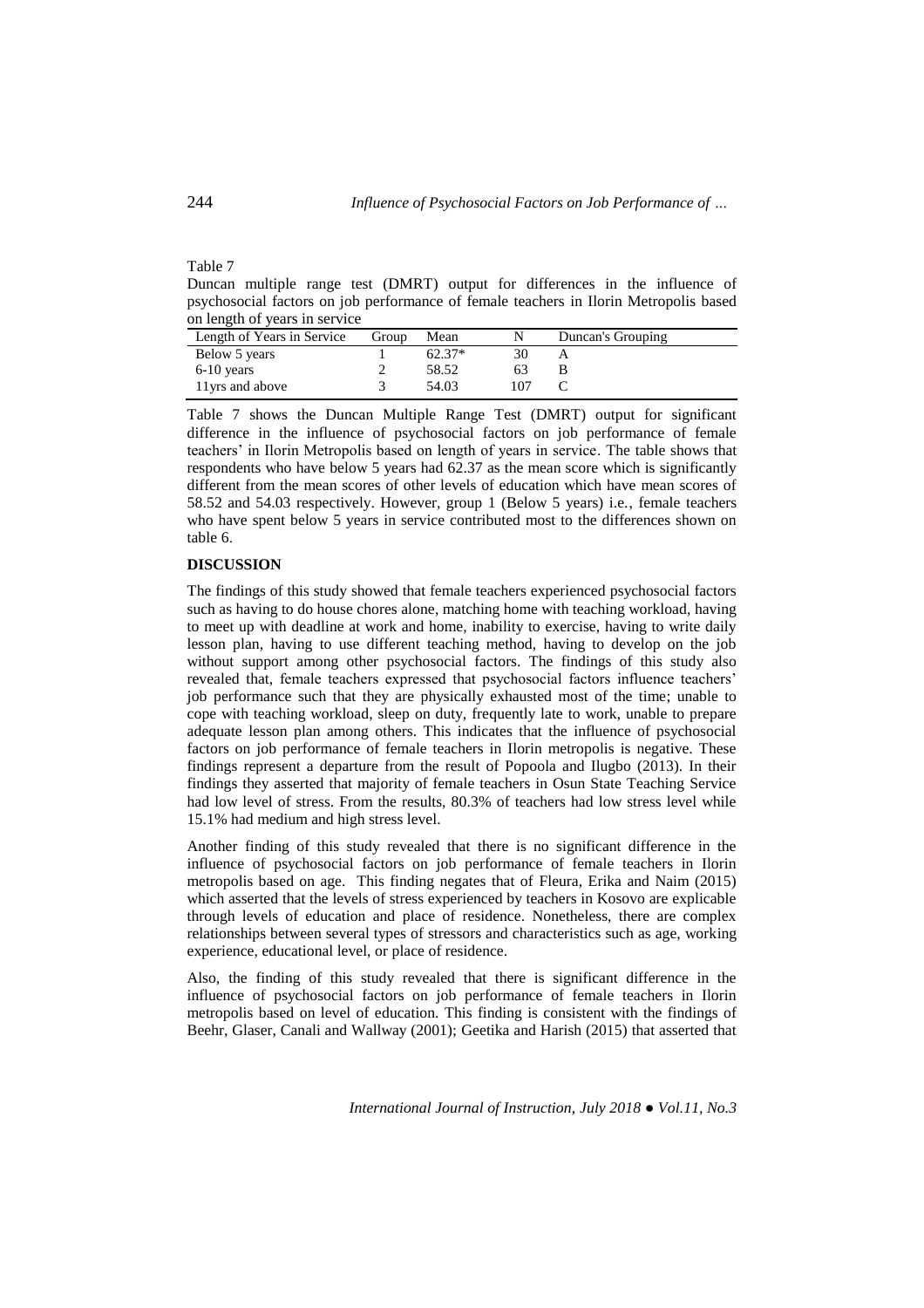when level of education increases, stress experienced also increases due to increase in the responsibilities. As per educational qualification, the present study reveals that teacher educators vary in their stress level as their educational qualification varies. Less qualified teacher educators feel more stressed than highly qualified teacher educators. This finding is also consistent with the review of previous researches. For instance, Schaufeli, Bakker & Salanova (2006) also found that people who have low education are more likely to experience elevated level of psychosocial stress and more likely to have negative manifestation of stress than their counterpart.

The finding showed that there is significant difference in the influence of psychosocial factors on job performance of female teachers in Ilorin metropolis based on length of years in service. However, length of years in service is synonymous to work experience; this study reveals that there is significant difference in the influence of psychosocial factors on job performance of female teachers in Ilorin metropolis based on length of years in service. This finding corroborates that of Geetika and Harish (2015) which revealed that there is significant difference in the occupational stress level as the year of experience of teacher educator varies. Less experienced teacher educators are more prone to work stress than highly experienced. Perhaps, the reason for this might be because, less experienced teacher educators do not possess much practical knowledge that can help them to control and adjust their work demands. As a result, they can feel that they are less efficient to perform the roles which makes them to experience higher level of stress.

#### **CONCLUSION AND RECOMMENDATIONS**

Based on the findings from this study, it can be concluded that the influence of psychosocial factors on job performance of female teachers in Ilorin metropolis is negative. Female teachers expressed that psychosocial factors influence teachers' job performance such that they are physically exhausted most of the time, unable to cope with teaching workload, sleep on duty, frequently late to work, unable to prepare adequate lesson plan, rarely involving in extracurricular activities, becoming emotionally exhausted often, seeking for alternative jobs, projecting pent up emotion before the students among others. The finding also revealed that there is no significant in the influence of psychosocial factors on job performance of female teachers in Ilorin metropolis based on age but, significant differences were found based on level of education, and length of years in service. It is therefore recommended that Family members, especially the husband should show an appropriate level of understanding by providing support at all time in taking care of the children and some daily house chores. This could bring relief and reduce physical exhaustion in females. School heads should saddle female teachers with reasonable and bearable workloads to enhance high job performances. Setting deadly and unrealistic deadlines should be avoided at all cost by school administrators.

Appropriate support should be given to female teachers who are willing to further their studies and progress on teaching profession. Government should motivate female teachers who are diligent and committed to work. Motivations such as paying excess workload allowances regularly should be strongly considered. Female teachers should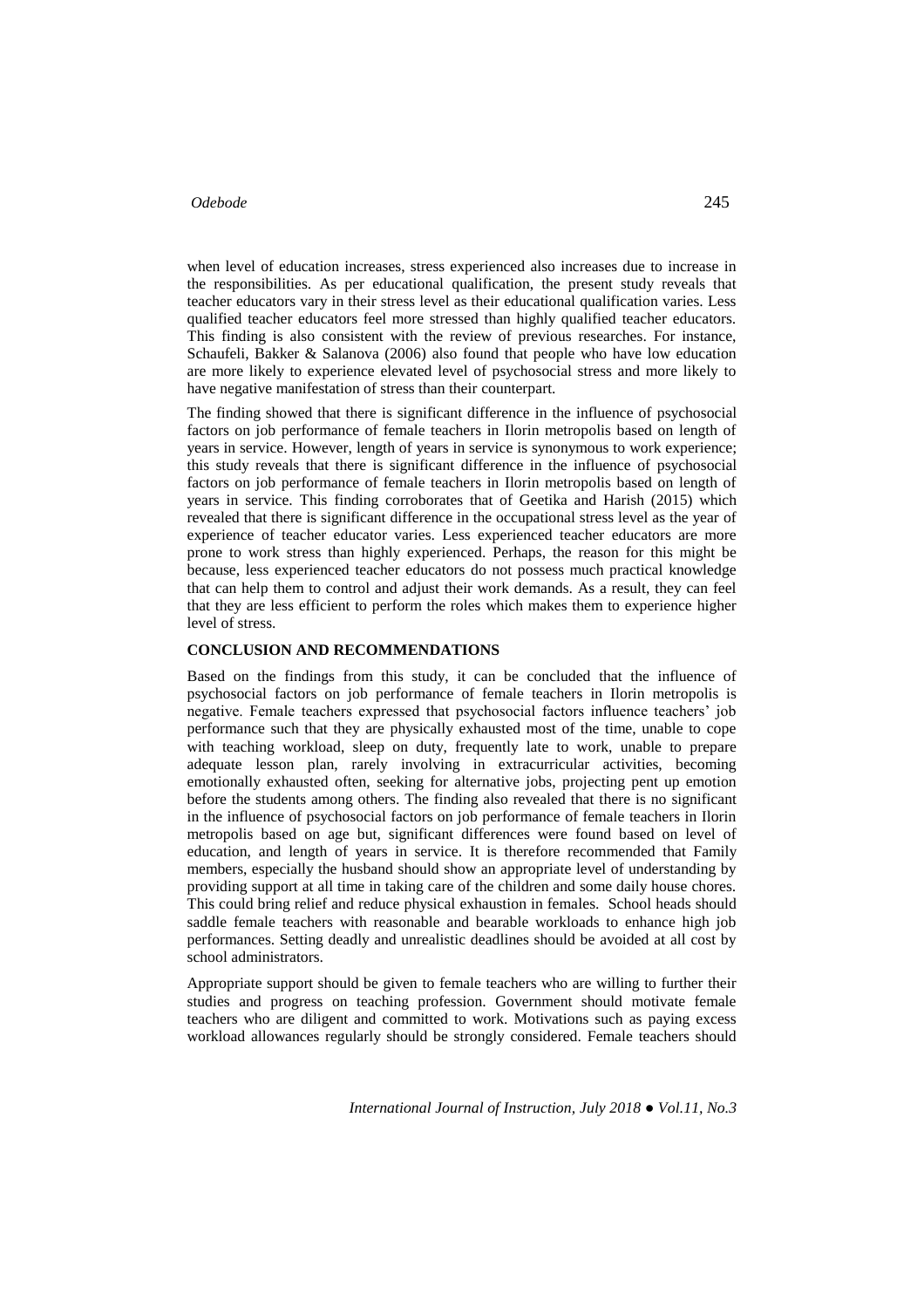create time as much as possible to exercise. It has been widely documented that an average of 30 minutes exercise per day goes a long way in relaxing the body and relieving stress.

#### **Implications for Counselling Practice**

1. Counsellors could organize programmes for women generally to help them wade off psychosocial factors that may lead to stress.

2. Counsellors should help female teachers develop appropriate coping strategies so that they can put in their best in the teaching profession.

3. Counsellors should be advocators of motivating female teachers as this is key in enhancing their job performance.

The family members, particularly husbands can be encouraged to give needed support to their wives.

#### **REFERENCES**

Anuforo, A.M. (2007). *Principles and practices of Teaching*. Lagos: T-Excel Publishers.

Arroba, T., & James, K. (2002). *Pressure at work: A survival guide* (2nd Ed.). Maidenhead: McGraw-Hill.

Antoniou, A.S., Ploumpi, A. & Ntalla, M. (2013). Occupational stress and professional burnout in teachers of primary and secondary education: The role of coping strategies. *Psychology, 14*(3A), 349-355 Published Online March 2013 in SciRes. Retrieved, 27<sup>th</sup> July 2017 from http://www.scirp.org/journal/physc.

Battle, J., & Lewis, M. (2002)*.* The increasing significance of class: The relative effects of race and socioeconomic status on academic achievement. *Journal of Poverty*, *6*(2), 21-35.

Beehr, T. A., Glaser, K. M., Canali, K. G., & Wallwey, D. A. (2001). Back to basics: Re-examination of the demand control theory of occupational stress. *Work andStress, 15,* 115–130.

Blonna, R. (2005). *Coping with stress in a changing world*. 3rd ed. New York: McGraw- Hill books.

Cummings, T. G., & Cooper, C. L. (1979). *Cybernetic framework for studying occupational stress*. Minneapolis: Minnesota Press.

Cummings, T. G., & Cooper, C. L. (2000). A cybernetic theory of organizational stress.In C. L. Cooper (Ed.), *Theories of stress* (pp. 101–121). Oxford: Oxford University Press.

Daniels, K., Beesley, N., Cheyne, A., & Wimalasiri, V. (2008). Coping processes linking the demands-control-support model, affect and risky decisions at work. *Human Relations, 61* (6), 845–874.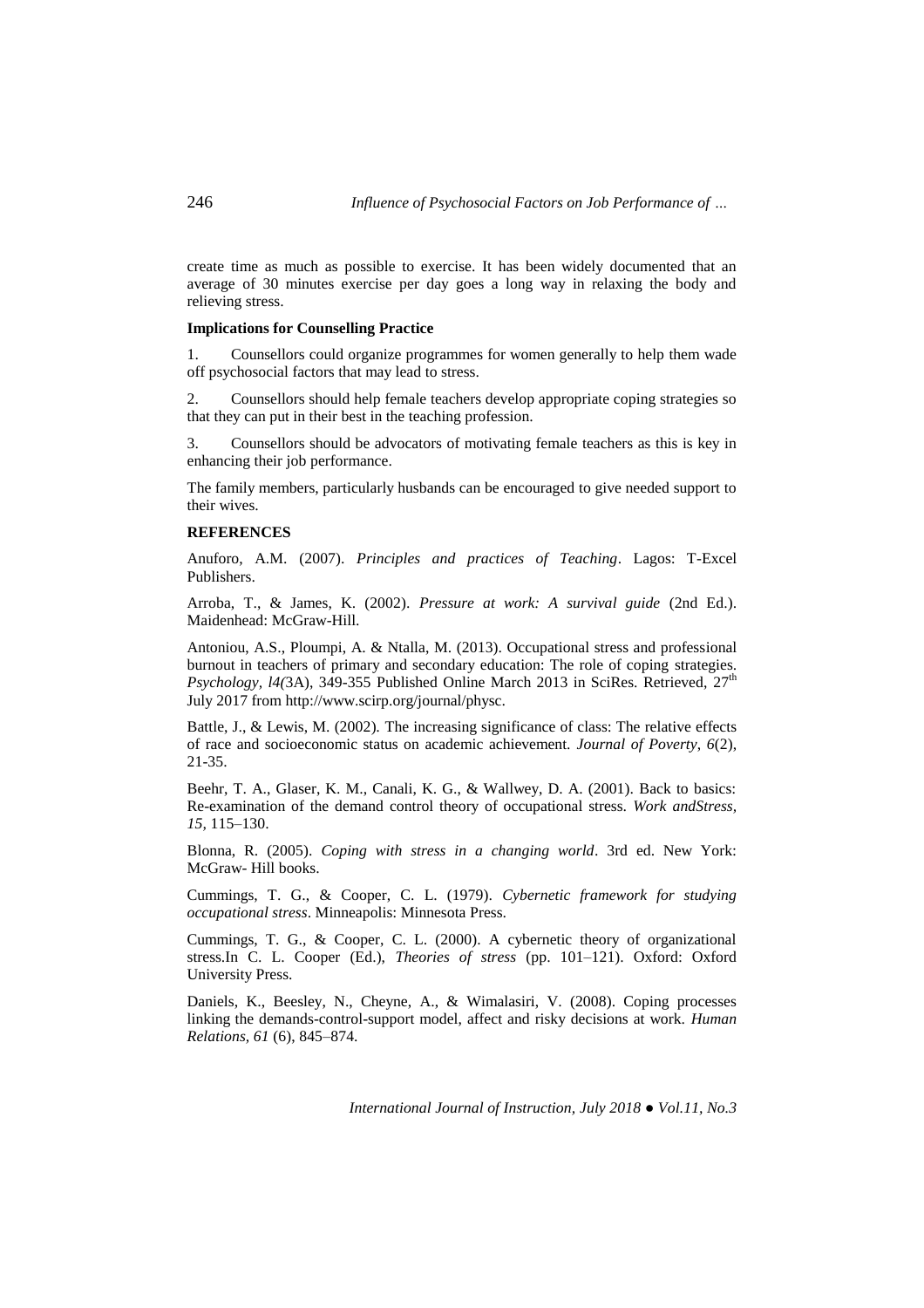Dawis, R. V., & Lofquist, L. H. (1984). *A psychological theory of work adjustment*.Minneapolis: University of Minnesota Press.

Dewe, P.J., O'Driscoll, M.P, & Cooper, C.L. (2012). *Theories of psychological stress.*  Retrieved 28<sup>th</sup> September, from chichester: Wiley-Blackwell.

Edwards, J. R. (1995). Alternatives to difference scores as dependent variables in thestudy of congruence in organizational research. *Organizational Behavior and Human Decision Processes, 64,* 307–324.

Edwards, J. R. (2000). Cybernetic theory of stress, coping and well-being. In C. L. Cooper (Ed.), *Theories of stress* (pp. 122–152). Oxford: Oxford University Press.

Farrant, J.S. (2004). *Principles and practice of education.* Edinbugh: London group limited. LGL publishers.

Fernet, C., Guay, F., Senectal, C., & Austin, S. (2012). *Predicting interindividualchanges in teacher burnout: The role of perceived school environment and motivational factors. Teaching and Teacher Education, 28,* 514-525. doi: 10.1016/j.tate.2011.11.013

Fleura S, Erika M, & Naim F (2015) *Workplace Stress Among Teachers in Kosov.* SAGE Open October-December 2015: 1–8© The Author(s) 2015DOI: 10.1177/2158244sgo.sagepub.com.

Ferguson, K.; Frost, L.; Hall, D. (2012). Predicting teacher anxiety, depression, and job satisfaction. *J. Teach. Learn.*, *8*, 27–42.

Geetika, J. & Harish, K. T.(2015) Psycho-Social Factors Causing Stress: A Study of Teacher Educators. *Journal of Education and Practice [www.iiste.org](http://www.iiste.org/) ISSN 2222-1735 (Paper) ISSN 2222-288X (Online)Vol.6, No.4, 2015125.*

Lowe, R., & Bennett, P. (2003). Exploring coping reactions to work stress: applicationof an appraisal theory. *Journal of Occupational and Organizational Psychology, 676*, 393–400.

Lingard, B., Hayes, D and Mills, M (2003). *Teachers and productive pedagogiescontextualizing, utilizing pedagogy. Culture & Society, 1* (3), 399-424.

Mearns, J., & Cain, J. E. (2003*). Relationships between teachers' occupational stress and their burnout and distress: Roles of coping and negative mood regulation expectancies. Anxiety, Stress and Coping, 16,* 71-82. doi:10.1080/1061580021000057040.

Melhinsh, A. (1980). *Executive health*. London: Business Books.

Murray, H. (1938). *Explorations in personality.* Boston, MA: Houghton Mif fl in.